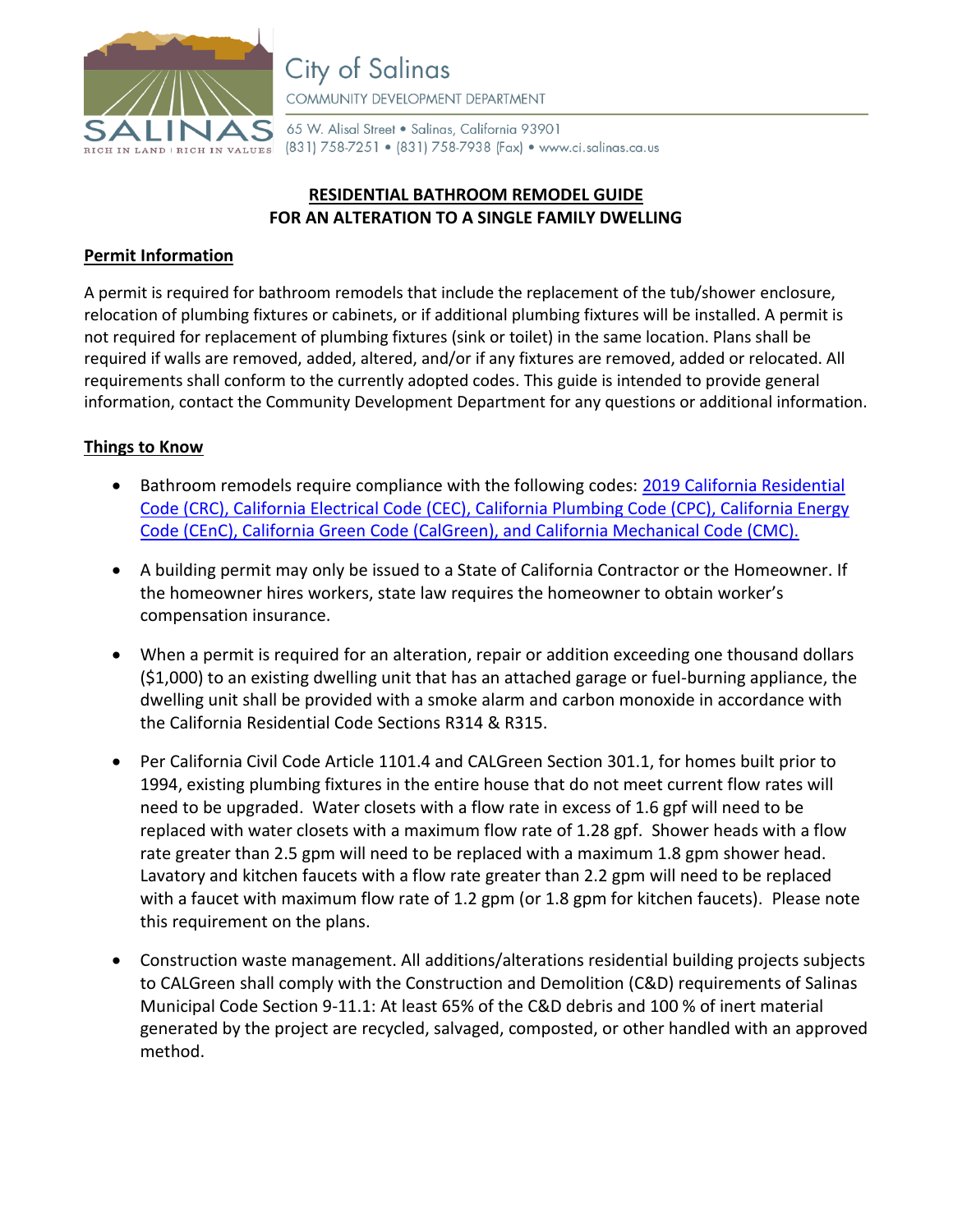### **Submittal Requirements**

Before approval and issuance of a building permit, the applicant shall email the documents listed below, in PDF format, to [askbuilding@ci.salinas.ca.us.](mailto:askbuilding@ci.salinas.ca.us) Documents should readable, legible, and include the following information:

| Documents    |                                                                                     |
|--------------|-------------------------------------------------------------------------------------|
| <b>FORMS</b> | <b>Completed Building Permit Application</b>                                        |
|              | Construction & Demolition Waste Form (3rd Sheet Only)                               |
|              | <b>Resident Cover Sheet Handout</b>                                                 |
| <b>PLANS</b> | Existing Floor Plan - Label and Specify the Existing Use of all Rooms and Areas     |
|              | <b>Existing Bathroom Layout</b>                                                     |
|              | Proposed Bathroom Layout - Scale or Dimensions                                      |
|              | <b>Exterior Elevations (If Applicable)</b>                                          |
|              | Site Plan - Scale and Dimensions (If Exterior Alterations are Proposed)             |
|              | Location of Drywall and Insulation Replacement                                      |
|              | Location of Outlets, Lighting Fixtures and Switches                                 |
|              | Construction Details - New/Reframed Interior Walls, Interior/Exterior Opening, etc. |



**<https://www.roomsketcher.com/blog/bathroom-design-ideas/>**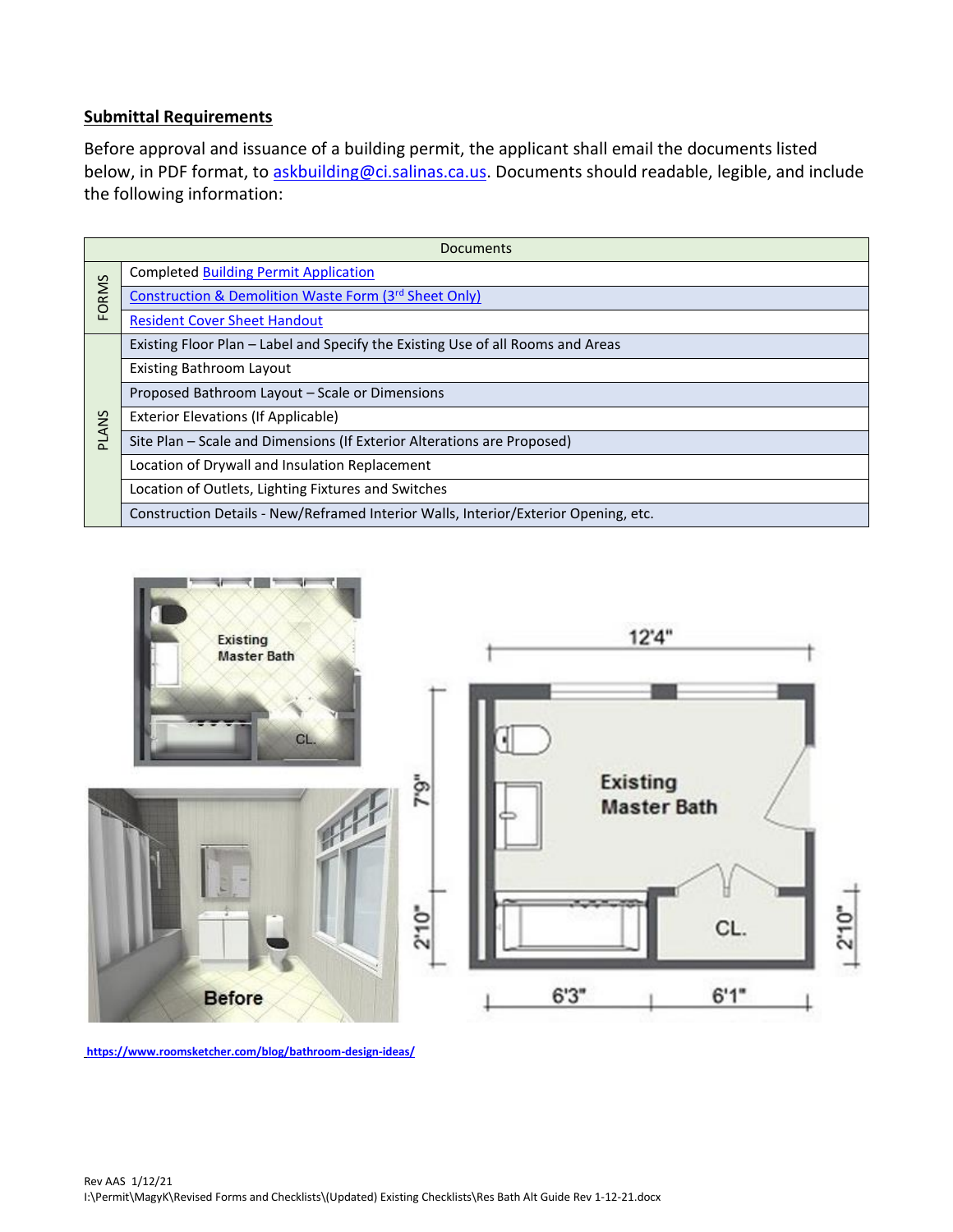### **Minimum Requirements for Bathroom Electrical, Mechanical and Plumbing Systems**

Please attach these notes to your plans and check all notes which apply to your project.

## **Electrical Requirements**

- $\Box$  At least one receptacle outlet shall be installed in bathroom within 36" of the outside edge of each basin. It may be on the wall, or an adjacent partition, or on the face or side of the cabinet not more than 12 inches below the top of the basin [CEC 210.52(D)]
- $\Box$  Receptacles, unless listed as receptacle assemblies countertop applications, shall not be installed in a face-up position countertops or similar work surfaces. [CEC 406.5(E)].
- $\Box$  At least one 20-ampere branch circuit shall be provided to supply a bathroom receptacle outlet(s). Such circuits shall have no other outlets. [CEC 210.11(C)(3)]
- $\Box$  Bathroom receptacles shall have GFCI protection. [CEC 210.8(A)(1)]
- $\Box$  All 125volt, 15-ampere and 20-ampere receptacles shall be listed tamper resistant. [CEC 406.12(A)]
- $\Box$  Switches and receptacles are not allowed in bathtub or shower spaces [CEC 404.4(C)].
- $\Box$  Receptacles shall not be installed within or directly over a bathtub or shower stall. [CEC 406.9(C)]
- $\Box$  Exhaust fans with minimum ventilation rate of 50 CFM are required in all bathrooms, even if an operable window is installed. Exhaust fans and lighting shall have separate control switches (even if a combination unit is installed). Exhaust fan must be controlled by a humidity control and shall be ENERGY STAR compliant and be ducted to terminate outside the building. The exhaust fan may need to be supplied by a GFCI protected circuit based on the manufacturer's requirements. [CEnC 150.0(o), CRC R303.3, CGBSC 4.506.1]
- $\Box$  No pendant light fixtures, lighting track, and paddle fans shall be located within a zone measured 3 feet horizontally and 8 feet vertically from the top of the bathtub rim or shower stall threshold. Luminaires located within the actual outside dimension of the bathtub or shower to a height of 8 feet vertically from the top of the bathtub rim or shower threshold shall be marker for damp location, or marked for wet locations where subject to shower spray. [CEC 410.10(D)
- $\Box$  Recessed light fixtures in shower enclosures must be listed for a damp or wet location [CEC 410.10(A)]
- $\Box$  Recessed lighting shall be listed as IC (zero clearance to insulation) and AT (air tight), be sealed/caulked between the fixture housing and ceiling, shall not contain a screw base socket, and contain bulbs marked with JA8-2019-E efficiency label. (CEnC 150.0(k)1C)
- $\Box$  All installed luminaires shall be high efficacy; either listed by source type or by being JA8-2019 certified and labeled. [CEnC 150.0(k)1A]
- $\Box$  All exhaust fans shall be switched separately from lighting systems. [CEnC 150(k)2B]

 $\Box$  Electrical panels shall not be installed in bathrooms [CEC 240.24(E)].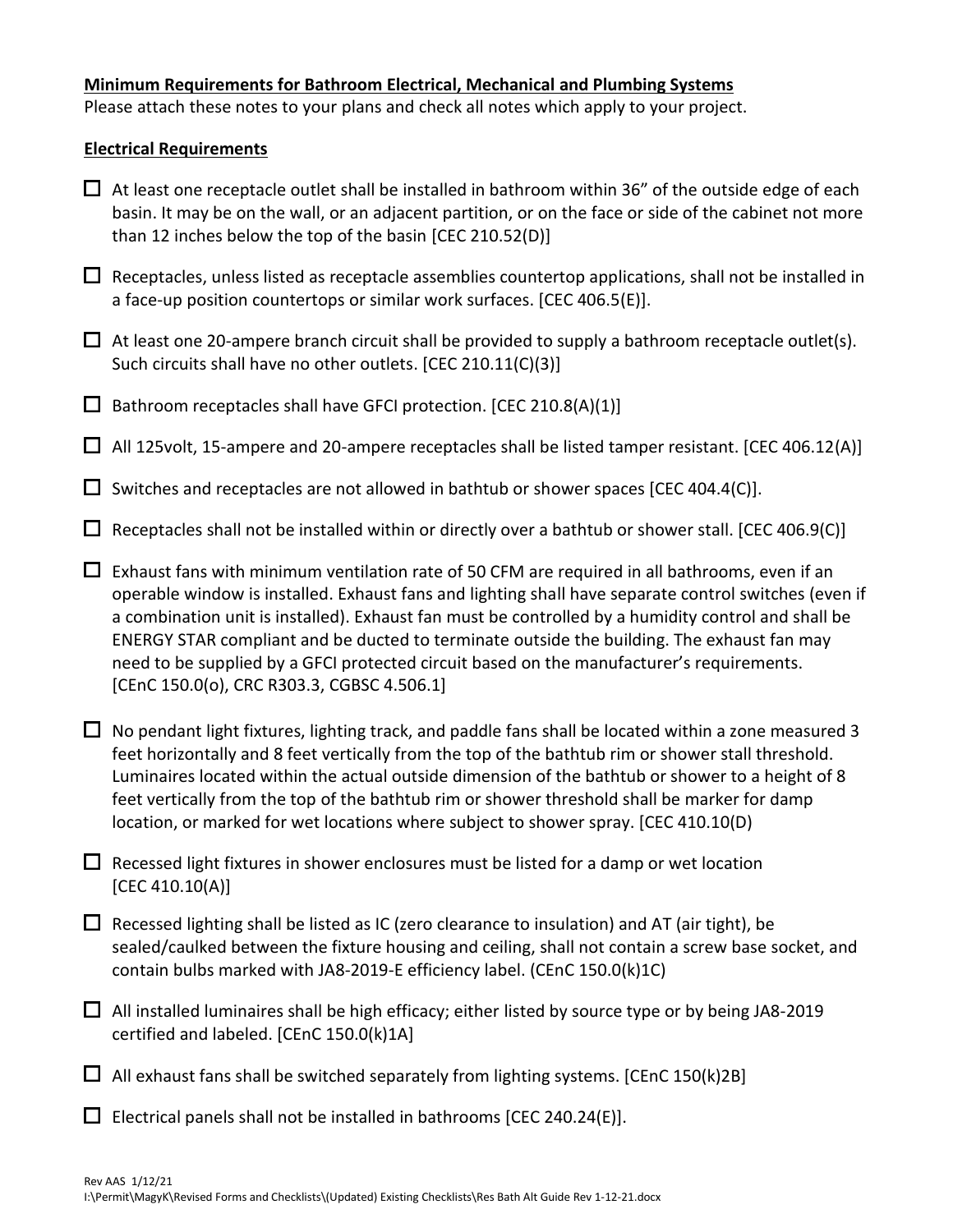| $\Box$ A minimum of one luminaire shall be installed in each bathroom controlled by a vacancy sensor. |
|-------------------------------------------------------------------------------------------------------|
| [CEnC 150.0(k)2J]                                                                                     |

#### **Mechanical Requirements**

 $\Box$  Exhaust ducts shall terminate outside the building and equipped with back-draft dampers. Dampers are not required when the exhaust fan operate continuously. Termination shall not be less than 3-ft from a property line, 10-ft from a forced air inlet, and 3-ft from openings into the building. Ducts shall not discharge onto a public walkway. [CMC 504.1, CMC 502.2.1]

 $\Box$  Bathrooms with no tub or shower (half baths) do not require mechanical ventilation if they are provided with a window at least 3 sq. ft. half of which is openable. [CRC R303.3]

 $\Box$  Mechanical ventilation is required in all bathrooms with tubs or showers. The fans shall have an exhaust rate of 50 cfm intermittent or 20 cfm continuous. [CMC 402.5, CMC Table 403.7]

#### **Plumbing Requirements**

- $\Box$  Residential lavatory faucets shall not exceed a flow rate of greater than 1.2 gallons per minute at 60 psi. [CPC 407.2.1.2]
- $\Box$  Showerheads shall have a maximum flow rate of 1.8 gallons per minute at 80 psi. [CPC 408.2]
- $\Box$  Water closets shall have an average consumption of not more than 1.28 gallons per flush. [CPC 411.2]
- $\Box$  The water closet shall have a clearance of 30 inches wide (15 inches on center) and 24 inches in front [CPC 402.5]
- $\Box$  Where the water closet (or other plumbing fixture) comes into contact with the wall or floor, the joint shall be caulked and sealed to be watertight. [CPC 402.2]
- $\Box$  Lavatory sinks require minimum of 24 inches front clearance. [CPC 402.5]
- $\Box$  All shower compartments shall have a minimum finished interior of 1024 square inches and shall be capable of encompassing a 30 inch diameter circle. [CPC 408.6]
- $\Box$  Any doors shall swing out of the enclosure have a clear opening of 22 inches minimum. [CPC 408.5]
- $\Box$  Shower stalls and bathtubs with showerheads installed, shall have wall finishes with non-absorbent surface for a minimum of 6 feet above the floor. [CRC 307.2]
- $\Box$  Control valves and showerheads shall be located on the sidewall of shower compartments, arranged so that the showerhead does not discharge directly at the entrance to the compartment so that the bather can adjust the valves prior to stepping into the shower spray. [CPC 408.9]

 $\Box$  The hot water valve shall be installed on the left side. [CPC 417.5]